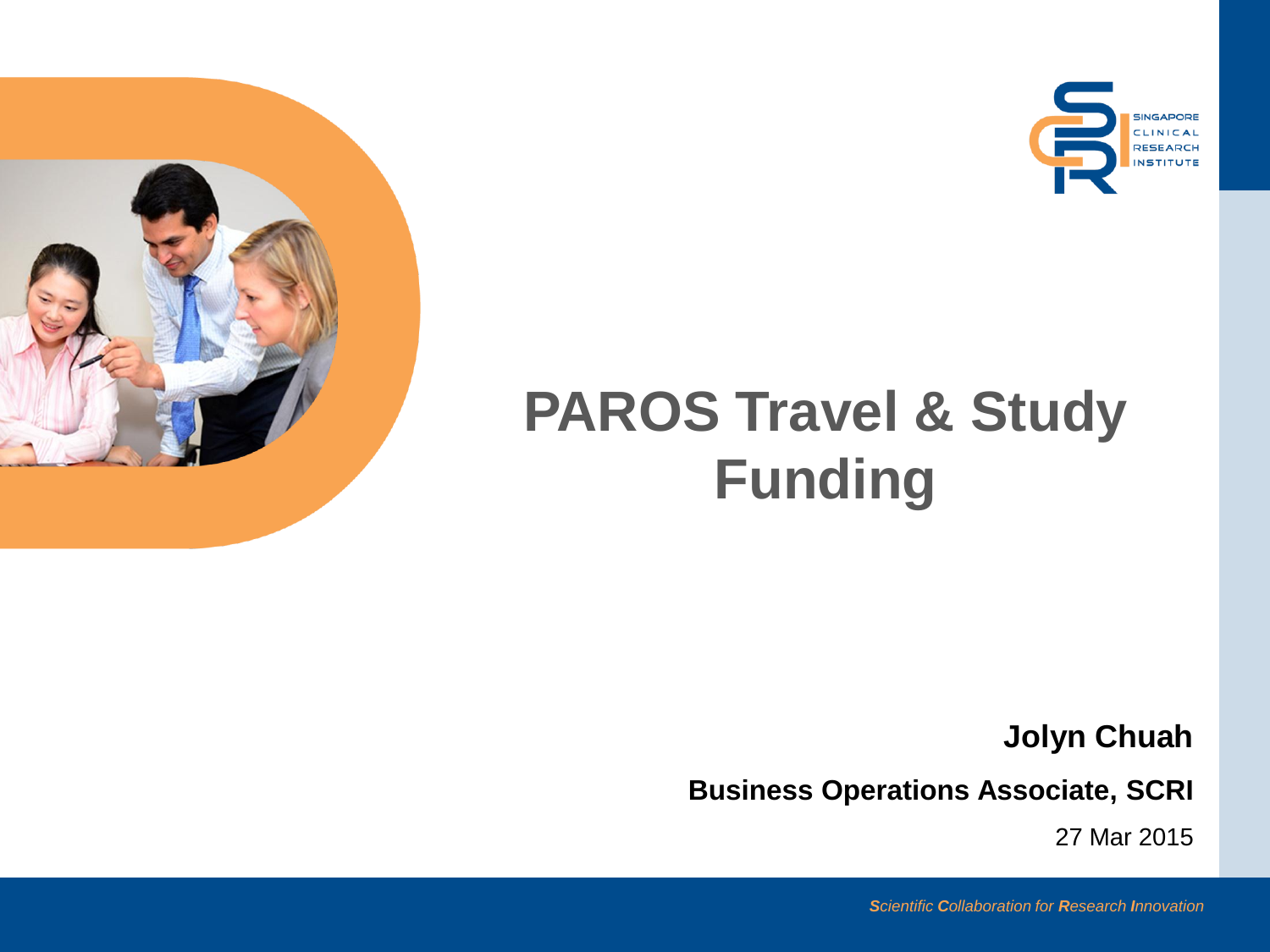



## **PAROS Travel Funding**

- Provides financial support in travel arrangements to PAROS conference(s):
	- **Airfare**
	- Accommodation
	- Conference registration
	- Visa application (if applicable)
- EMS Asia 2014 conference in Goa, India (16-19 October 2014)
	- 11 awardees from China, Indonesia, Malaysia, Philippines and Vietnam
- PAROS China 2015 conference (27-29 March 2015)
	- 7 awardees from India, Indonesia, Pakistan, Philippines and Vietnam.
- **Upcoming Asian Conference for Emergency Medicine 2015 in Taipei, Taiwan, 7 – 10 Nov 2015**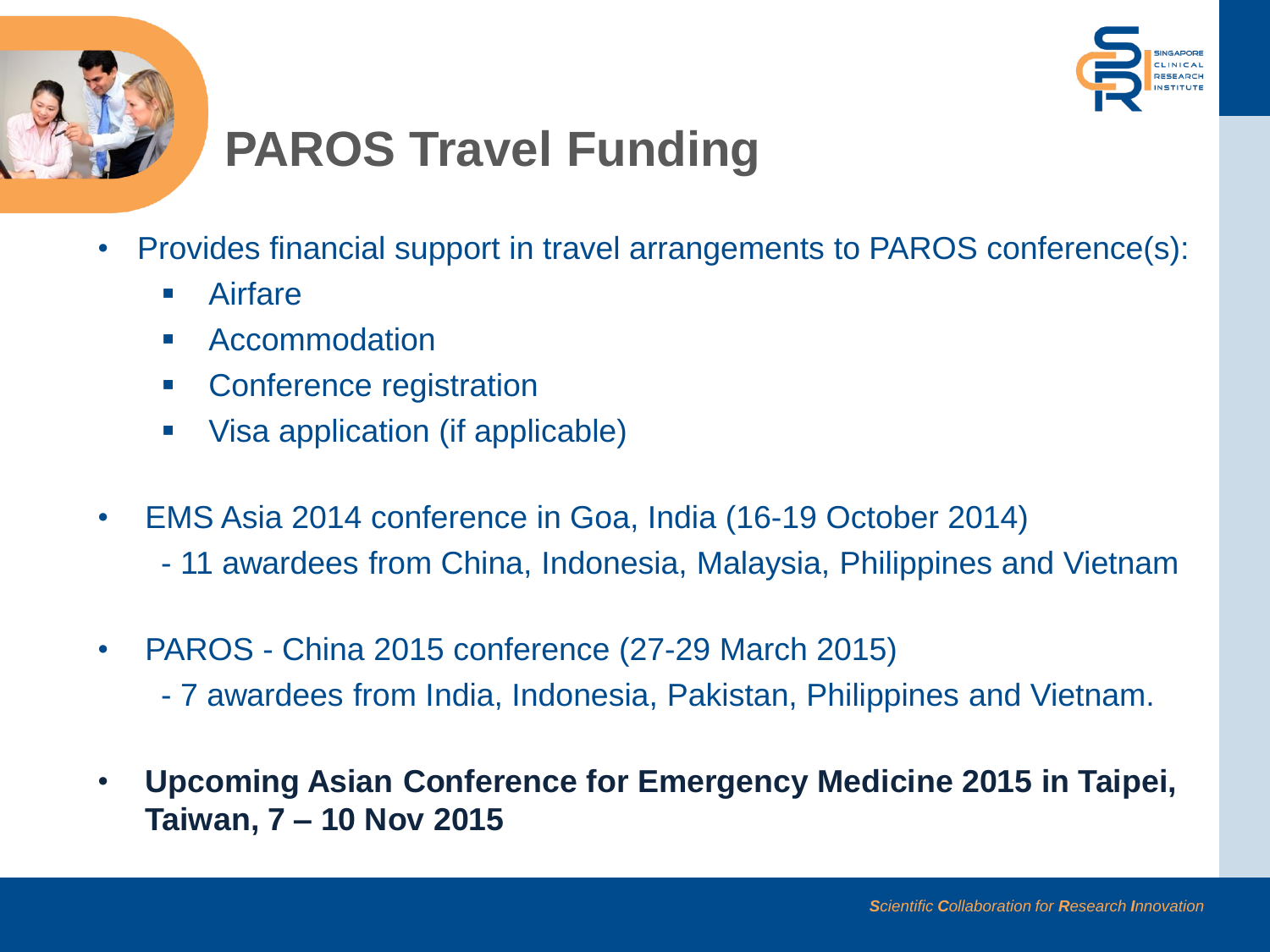



## **PAROS Travel Funding - how to go about it?**

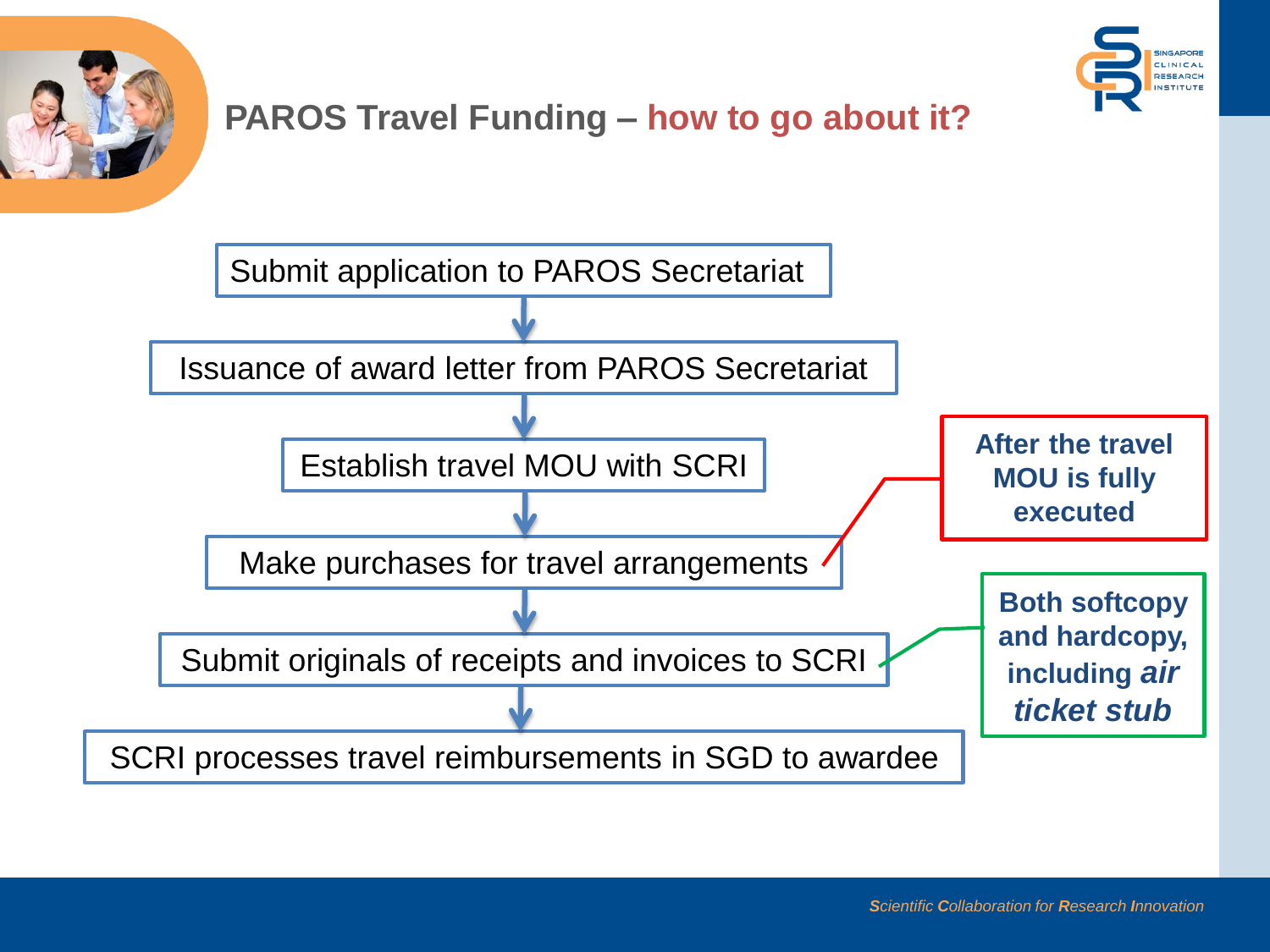



## **PAROS Study Funding**

- Provides financial support (quarterly disbursements) to eligible sites in developing countries to support:
	- manpower for data collection
	- **-** logistics expenditure
- Awarded countries thus far:
	- Malaysia recorded 907 OHCA calls received within Apr Aug 2014
	- China recorded 147 OHCA calls received within Nov 2014 Aug 2015
	- Vietnam started implementing OHCA data collection in Nov 2014
	- Philippines study MOU with SCRI has just been established
- Funding application is open all year round. Application form can be downloaded from<http://www.scri.edu.sg/index.php/source-documents>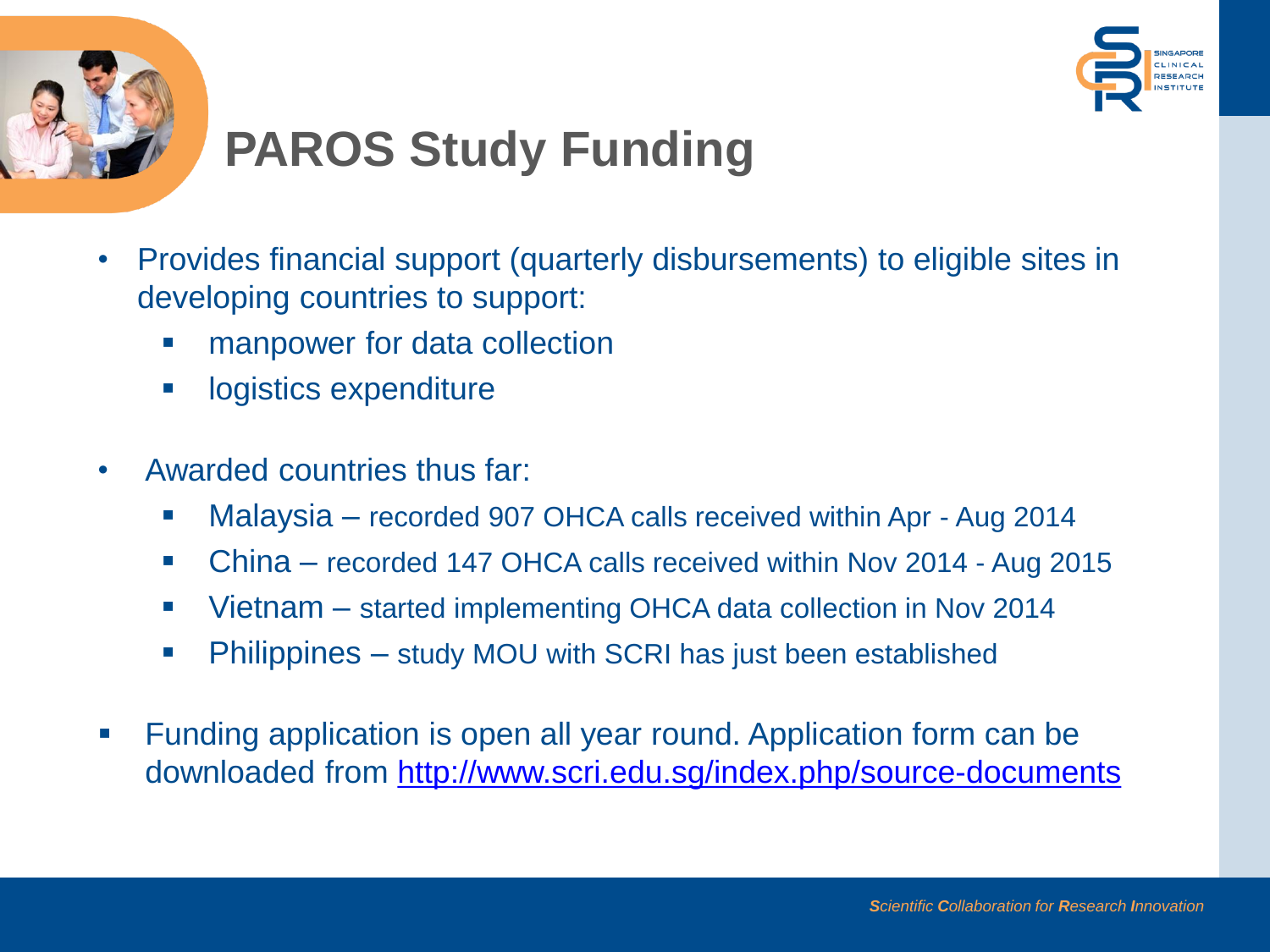